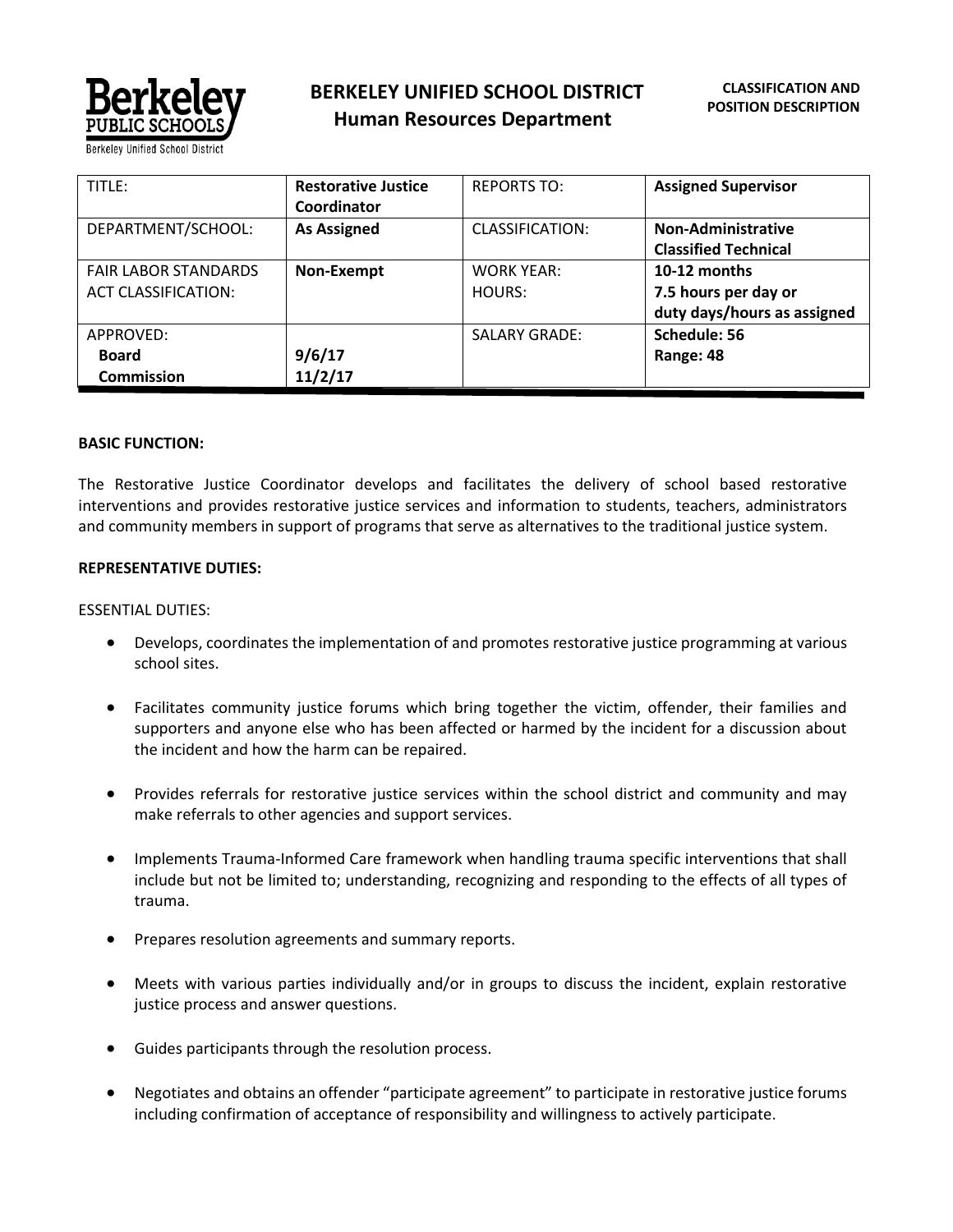- Provides orientation, training, support and mentorship to restorative justice participants and volunteers, as well as, teachers, administrators, parents and community members.
- Coordinate the re-entry of students into school life.
- Collect data, monitor programs and conduct evaluations of restorative justice programs.
- May work with the judiciary, court staff, lawyers, police, probation officers, victim support persons, and local providers of family violence and sexual abuse services.

### OTHER DUTIES: Perform related duties as assigned

#### **KNOWLEDGE AND ABILITIES:**

# KNOWLEDGE OF:

The history, theory, practice and program goals of Restorative Justice programs. Benefits of restorative justice programs in school based settings. Principles and practices of inter-personal conflict resolution and mediation. The emotional impact that is the result of offending behavior on all of those affected. Facilitation techniques used in restorative justice practice. Community resources available to victims, offenders and their families. Group dynamics and facilitation.

# ABILITY TO:

Prepare clear concise memos and reports regarding

Prepare clear, concise and suitable resolution "settlement agreements."

Establish and maintain effective relationships with the judiciary, court staff, lawyers, police, probation department staff, victim support persons, and local providers of family violence and sexual abuse services.

Establish and maintain professional relationships with referring agencies.

Establish and maintain effective relationships with victims of crime, offenders and others affected by incidents requiring restorative justice intervention.

Travel to various school and community sites and may attend court proceedings.

Effectively promote restorative justice programs in the schools.

Maintain accurate and up to date records of work performed.

Operate standard business office software (such as word and excel).

# **EDUCATION AND EXPERIENCE:**

Any combination equivalent to: Two years' experience conducting youth-oriented individual and group restorative justice interventions. Demonstrated experience working with trauma-informed systems. Completion of a formal training/education program in restorative justice including mediation and conflict resolution is required.

# **LICENSES AND OTHER REQUIREMENTS:**

Valid California driver's license